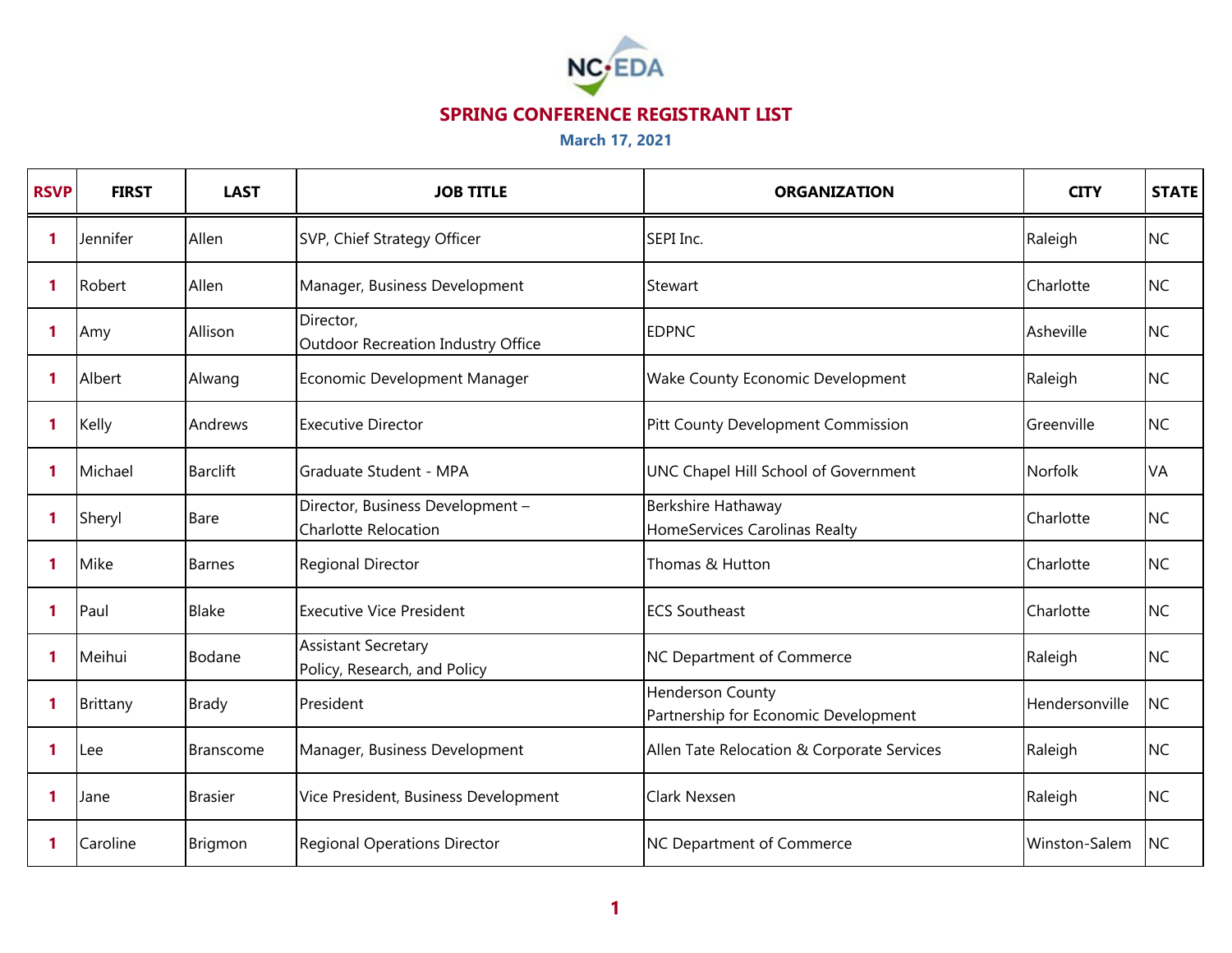

| <b>RSVP</b>  | <b>FIRST</b> | <b>LAST</b>   | <b>JOB TITLE</b>                                      | <b>ORGANIZATION</b>                        | <b>CITY</b>    | <b>STATE</b> |
|--------------|--------------|---------------|-------------------------------------------------------|--------------------------------------------|----------------|--------------|
| $\mathbf{1}$ | Kara         | <b>Brown</b>  | <b>Business Development</b>                           | Lincoln Economic Development Association   | Lincolnton     | <b>NC</b>    |
| $\mathbf{1}$ | Stephen      | <b>Brown</b>  | Senior Project Manager                                | The EI Group                               | Charlotte      | <b>NC</b>    |
| $\mathbf{1}$ | Rachel       | Brumfield     | Vice President, Corporate Services                    | Allen Tate Relocation & Corporate Services | Denver         | <b>NC</b>    |
| -1           | Jolie        | <b>Busby</b>  | Associate Director                                    | <b>East Carolina University</b>            | Greenville     | <b>NC</b>    |
| $\mathbf{1}$ | Eltra        | <b>Butler</b> | Strategic Partnerships Manager                        | <b>Western Governors University</b>        | Durham         | <b>NC</b>    |
| $\mathbf{1}$ | Taylor       | <b>Butler</b> | <b>Business Development Director</b>                  | C. T. Wilson Construction Company          | Greensboro     | <b>NC</b>    |
| 1            | Alyssa       | <b>Byrd</b>   | Economic Development Director                         | Town of Fuquay-Varina                      | Fuquay-Varina  | <b>NC</b>    |
| 1            | Ashley       | Cagle         | <b>Assistant Executive Director</b>                   | Wake County Economic Development           | Raleigh        | <b>NC</b>    |
| $\mathbf{1}$ | Eric         | Caldwell      | Director of Existing Business Services                | Transylvania Economic Alliance             | <b>Brevard</b> | <b>NC</b>    |
| $\mathbf{1}$ | Page         | Castrodale    | <b>Executive Director</b>                             | Cabarrus Economic Development              | Concord        | <b>NC</b>    |
| $\mathbf{1}$ | Leigh        | Cockram       | Director                                              | Rockingham County<br>Economic Development  | Wentworth      | <b>NC</b>    |
| $\mathbf{1}$ | Jacob        | Copper        | <b>Business Development Coordinator</b>               | <b>EDPNC</b>                               | Raleigh        | <b>NC</b>    |
| 1            | Pat          | Corso         | <b>Executive Director</b>                             | Moore County Partners in Progress          | Pinehurst      | <b>NC</b>    |
| 1            | Holly        | Crosby        | Market Research Manager,<br>Labor & Economic Analysis | NC Department of Commerce                  | Raleigh        | <b>NC</b>    |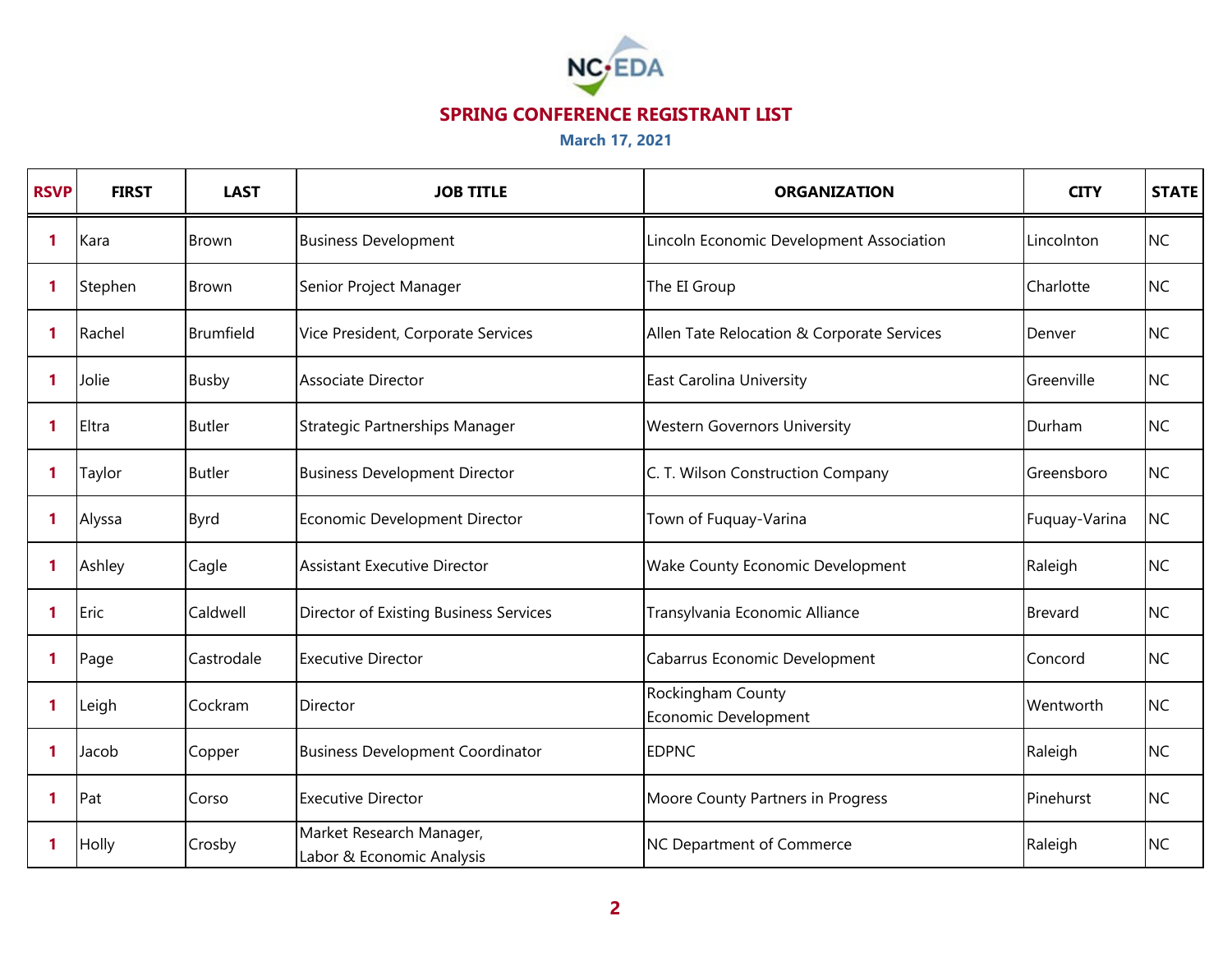

| <b>RSVP</b>  | <b>FIRST</b>  | <b>LAST</b>          | <b>JOB TITLE</b>                                          | <b>ORGANIZATION</b>                                       | <b>CITY</b> | <b>STATE</b> |
|--------------|---------------|----------------------|-----------------------------------------------------------|-----------------------------------------------------------|-------------|--------------|
| 1            | <b>Bo</b>     | Crouse-<br>Feuerhelm | <b>Vice President</b>                                     | JE Dunn Construction                                      | Raleigh     | <b>NC</b>    |
| -1           | Domenic       | Cugliari             | <b>Business Development</b>                               | <b>Equitrans Midstream Corporation</b>                    | Canonsburg  | PA           |
| 1            | Corie         | Curtis               | Executive Director,<br>Greater Charlotte Region           | NC Biotechnology Center                                   | Charlotte   | <b>NC</b>    |
| $\mathbf{1}$ | <b>Brenda</b> | Daniels              | Manager, Economic Development                             | ElectriCities of NC                                       | Raleigh     | <b>NC</b>    |
| $\mathbf{1}$ | David         | Dannelly             | <b>Business Development</b>                               | <b>Hogan Construction Group</b>                           | Easley      | <b>SC</b>    |
| -1           | Shawn         | Day                  | <b>Public Relations Manager</b>                           | <b>MVP Southgate</b>                                      | Richmond    | <b>VA</b>    |
| $\mathbf{1}$ | Paul          | DePenning            | Vice President, Construction Operations                   | JE Dunn Construction                                      | Raleigh     | <b>NC</b>    |
| $\mathbf{1}$ | Denise        | Desatnick            | Vice President, Marketing & Research                      | <b>EDPNC</b>                                              | Raleigh     | <b>NC</b>    |
| $\mathbf{1}$ | Kevin         | <b>Dick</b>          | President & Chief Executive Officer                       | Carolina Small Business Development Fund                  | Raleigh     | <b>NC</b>    |
| $\mathbf{1}$ | Nathaniel     | <b>Dick</b>          | <b>Business Development Manager</b>                       | <b>EDPNC</b>                                              | Raleigh     | <b>NC</b>    |
| 1            | Larry         | Donley               | Northeast Regional Operations Director                    | <b>NC Department of Commerce</b>                          | Greenville  | <b>NC</b>    |
| $\mathbf{1}$ | Mike          | Dougherty            | Director of Economic Development                          | City of Eden                                              | Eden        | <b>NC</b>    |
| 1            | Timothy       | Downs                | Regional Director,<br>North Carolina Economic Development | Thomas & Hutton                                           | Durham      | <b>NC</b>    |
| -1           | Richie        | Duncan               | Director                                                  | Franklin County<br><b>Economic Development Commission</b> | Youngsville | <b>NC</b>    |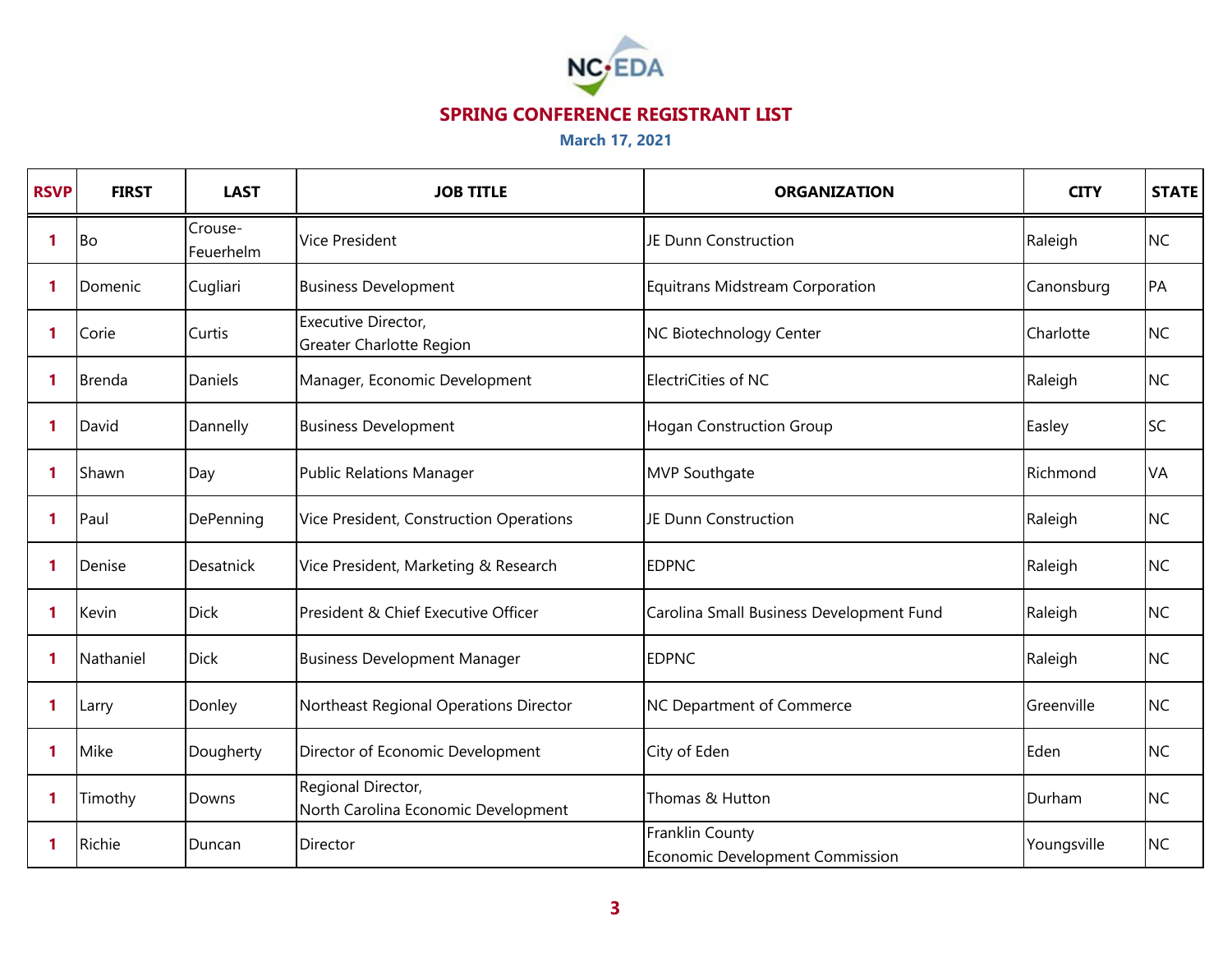

| <b>RSVP</b>  | <b>FIRST</b>  | <b>LAST</b> | <b>JOB TITLE</b>                                  | <b>ORGANIZATION</b>                                | <b>CITY</b>   | <b>STATE</b> |
|--------------|---------------|-------------|---------------------------------------------------|----------------------------------------------------|---------------|--------------|
| 1            | Jacob         | Elrod       | <b>Business Development</b>                       | <b>Terracon Consultants</b>                        | Greensboro    | <b>NC</b>    |
| -1           | Walter        | Farabee     | Director of Economic Retention & Expansion        | <b>I</b> Greater Winston-Salem Inc.                | Winston-Salem | <b>NC</b>    |
| 1            | Erin          | Farris      | Director of Business Development                  | S&ME                                               | Greenville    | <b>SC</b>    |
| $\mathbf{1}$ | Dylan         | Finch       | <b>Business Recruitment Manager</b>               | <b>EDPNC</b>                                       | Raleigh       | <b>NC</b>    |
| 1            | Susan         | Fleetwood   | Executive Director of Economic Development        | <b>NC Department of Commerce</b>                   | Raleigh       | <b>NC</b>    |
| $\mathbf 1$  | Andrea        | Fleming     | Director, Existing Industry Services              | <b>Alamance County</b><br>Area Chamber of Commerce | Burlington    | <b>NC</b>    |
| $\mathbf 1$  | Rachel        | Fleming     | Lead Engineer                                     | <b>MBP</b>                                         | Raleigh       | <b>NC</b>    |
| $\mathbf 1$  | Matthew       | Fogleman    | Vice President / Branch Manager                   | <b>ECS Southeast</b>                               | Asheville     | <b>NC</b>    |
| $\mathbf{1}$ | Andy          | Foppe       | Director of Business Development                  | ARCO Design/Build                                  | Charlotte     | <b>NC</b>    |
| $\mathbf 1$  | Dave          | Frescatore  | <b>Business Development Manager</b>               | EnergyUnited                                       | Statesville   | <b>NC</b>    |
| $\mathbf{1}$ | Madelyn       | Furr        | <b>Business Development Specialist</b>            | <b>ECS Southeast</b>                               | Charlotte     | <b>NC</b>    |
| $\mathbf 1$  | John          | Geib        | Director of Economic Development                  | Duke Energy                                        | Greensboro    | <b>NC</b>    |
| $\mathbf 1$  | Dan           | Gerlach     | Owner                                             | Dan Gerlach LLC                                    | Raleigh       | <b>NC</b>    |
| $\mathbf{1}$ | <b>Tracey</b> | Gould       | Director of Business Development<br>and Marketing | Design Collaborative                               | Charlotte     | <b>NC</b>    |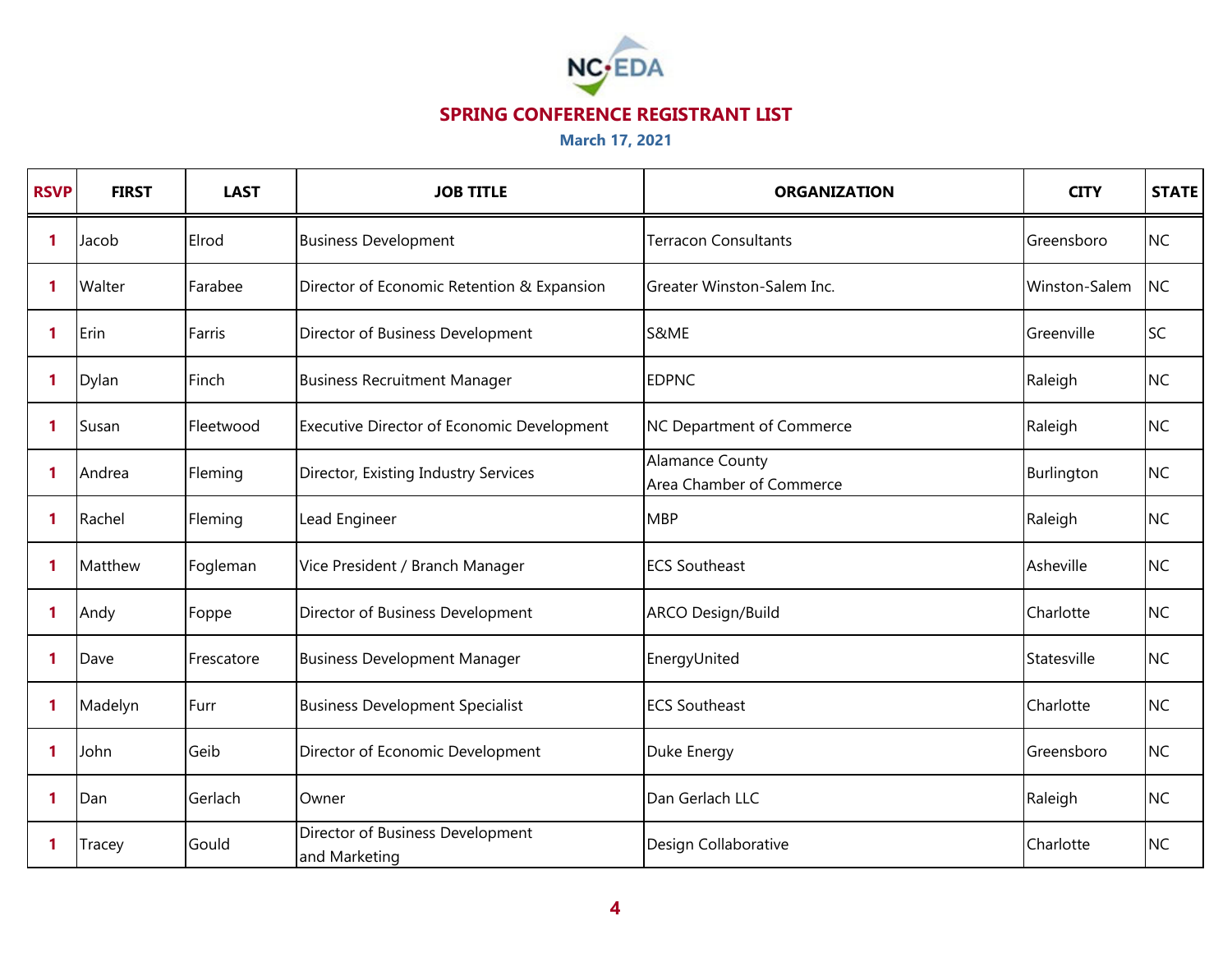

| <b>RSVP</b>  | <b>FIRST</b> | <b>LAST</b>   | <b>JOB TITLE</b>                                        | <b>ORGANIZATION</b>                                     | <b>CITY</b>    | <b>STATE</b> |
|--------------|--------------|---------------|---------------------------------------------------------|---------------------------------------------------------|----------------|--------------|
| 1            | Jennings     | Gray          | Senior Retail Development Specialist                    | ElectriCities of NC                                     | Raleigh        | <b>NC</b>    |
| $\mathbf{1}$ | <b>Nate</b>  | Groover       | <b>Business Recruitment Manager</b>                     | <b>EDPNC</b>                                            | Raleigh        | <b>NC</b>    |
| $\mathbf{1}$ | Andy         | Hagy          | Director of Economic Development                        | Nash County<br>Economic Development                     | Nashville      | <b>NC</b>    |
| $\mathbf{1}$ | Michael      | Haley         | <b>Executive Director</b>                               | Wake County Economic Development                        | Raleigh        | <b>NC</b>    |
| $\mathbf{1}$ | Josh         | Hallingse     | <b>Executive Director</b>                               | Transylvania Economic Alliance                          | <b>Brevard</b> | <b>NC</b>    |
| -1           | Jenni        | <b>Harris</b> | <b>Executive Director, Business Services</b>            | NC Department of Commerce                               | Raleigh        | <b>NC</b>    |
| 1            | Charles      | Hayes         | Senior Fellow in Residence                              | <b>East Carolina University</b>                         | Greenville     | <b>NC</b>    |
| $\mathbf{1}$ | Stu          | Heishman      | Vice President,<br>Economic & Business Development      | Duke Energy                                             | Charlotte      | <b>NC</b>    |
| $\mathbf{1}$ | Joanna       | <b>Helms</b>  | Director                                                | Apex Economic Development                               | Apex           | <b>NC</b>    |
| $\mathbf{1}$ | Kathleen     | Henry         | Economic Development Manager                            | Wake County Economic Development                        | Raleigh        | <b>NC</b>    |
| 1            | Byron        | <b>Hicks</b>  | <b>State Director</b>                                   | <b>SBTDC</b>                                            | Raleigh        | <b>NC</b>    |
| $\mathbf{1}$ | Donny        | <b>Hicks</b>  | <b>Executive Director</b>                               | <b>Gaston County</b><br>Economic Development Commission | Belmont        | <b>NC</b>    |
| $\mathbf{1}$ | Scott        | Higgins       | National Program Manager                                | <b>MBP</b>                                              | Charlotte      | <b>NC</b>    |
| -1           | Loren        | Hill          | Carolina Core Regional<br>Economic Development Director | Piedmont Triad Partnership                              | Jamestown      | <b>NC</b>    |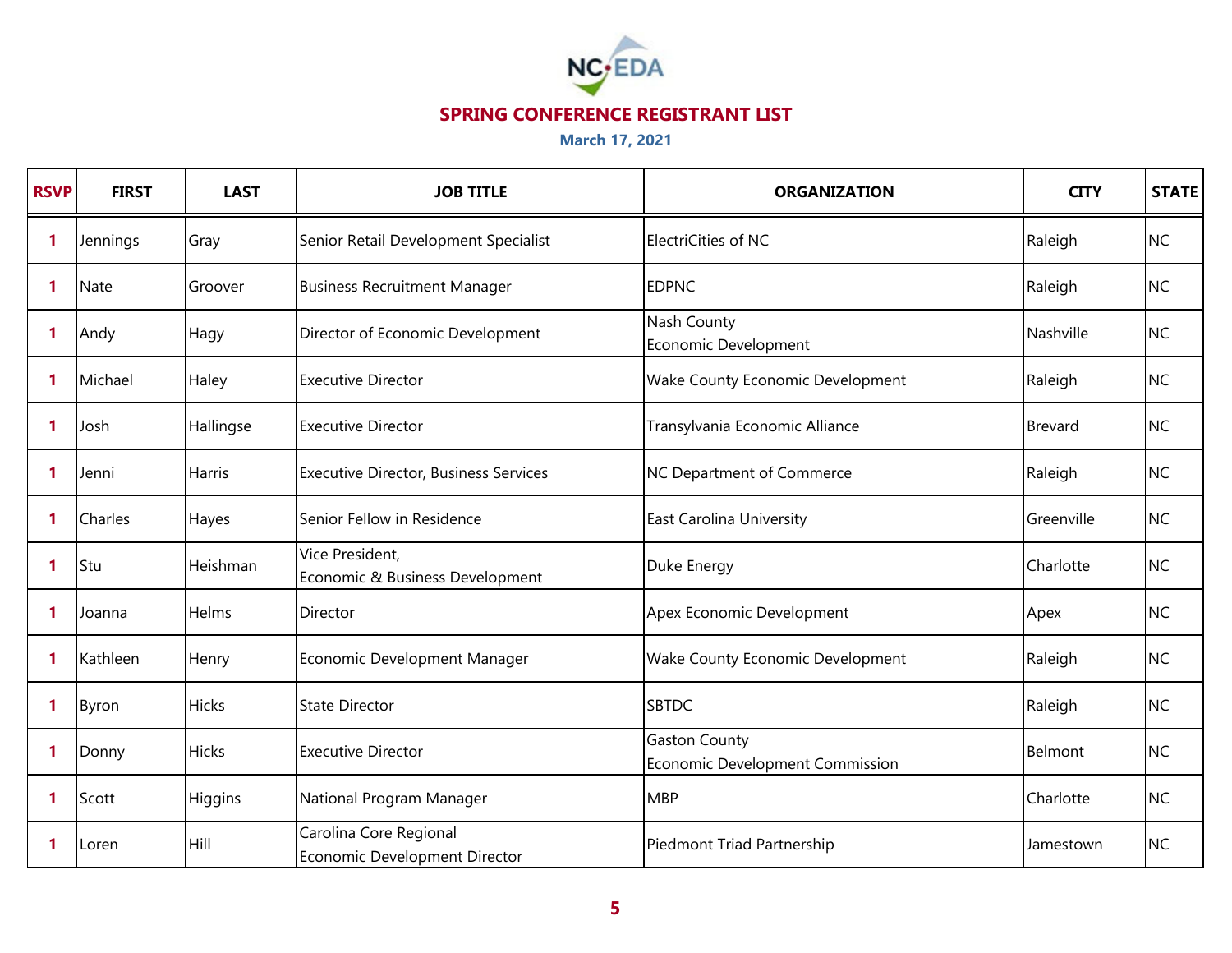

| <b>RSVP</b> | <b>FIRST</b> | <b>LAST</b>     | <b>JOB TITLE</b>                                              | <b>ORGANIZATION</b>                       | <b>CITY</b>          | <b>STATE</b> |
|-------------|--------------|-----------------|---------------------------------------------------------------|-------------------------------------------|----------------------|--------------|
| 1           | Scott        | Hinson          | <b>Business Development</b><br>and Construction Administrator | McMillan Pazdan Smith Architecture        | Charlotte            | <b>NC</b>    |
| $\mathbf 1$ | Paul         | Hoben           | Director of Business Development                              | Aberdeen Carolina & Western Railway       | Candor               | <b>NC</b>    |
| $\mathbf 1$ | Cecilia      | Holden          | President and CEO                                             | myFutureNC                                | Raleigh              | <b>NC</b>    |
| 1           | Tim          | Holloman        | <b>Executive Director</b>                                     | Lower Cape Fear Water and Sewer Authority | Leland               | <b>NC</b>    |
| 1           | Hope         | Hopkins         | Director Business Retention Expansion                         | Burke Development Inc.                    | Morganton            | <b>NC</b>    |
| 1           | Korey        | Howard          | Director of Business Development                              | <b>EDPNC</b>                              | Raleigh              | <b>NC</b>    |
| 1           | Taylor       | <b>Hutchins</b> | Economic Development Analyst                                  | Forsyth County                            | Winston-Salem        | <b>NC</b>    |
| $\mathbf 1$ | Robert       | <b>Hyatt</b>    | <b>Business Services Manager</b>                              | <b>McGill Associates</b>                  | Asheville            | <b>NC</b>    |
| 1           | Gary         | Jackson         | <b>Business Services Manager</b>                              | <b>McGill Associates</b>                  | Asheville            | <b>NC</b>    |
| $\mathbf 1$ | Chris        | Johnson         | Director                                                      | Johnston County Economic Development      | Smithfield           | <b>NC</b>    |
| 1           | Clay         | Johnson         | Director, Entrepreneurial Initiatives                         | Greater Winston-Salem Inc.                | <b>Winston Salem</b> | <b>NC</b>    |
| 1           | Martyn       | Johnson         | Director                                                      | Beaufort County Economic Development      | Washington           | <b>NC</b>    |
| 1           | Randall      | Johnson         | Executive Director, Southeastern Office                       | NC Biotechnology Center                   | Wilmington           | <b>NC</b>    |
| 1           | Nancy        | Johnston        | Executive Director, Piedmont Triad Office                     | NC Biotechnology Center                   | Winston-Salem        | <b>NC</b>    |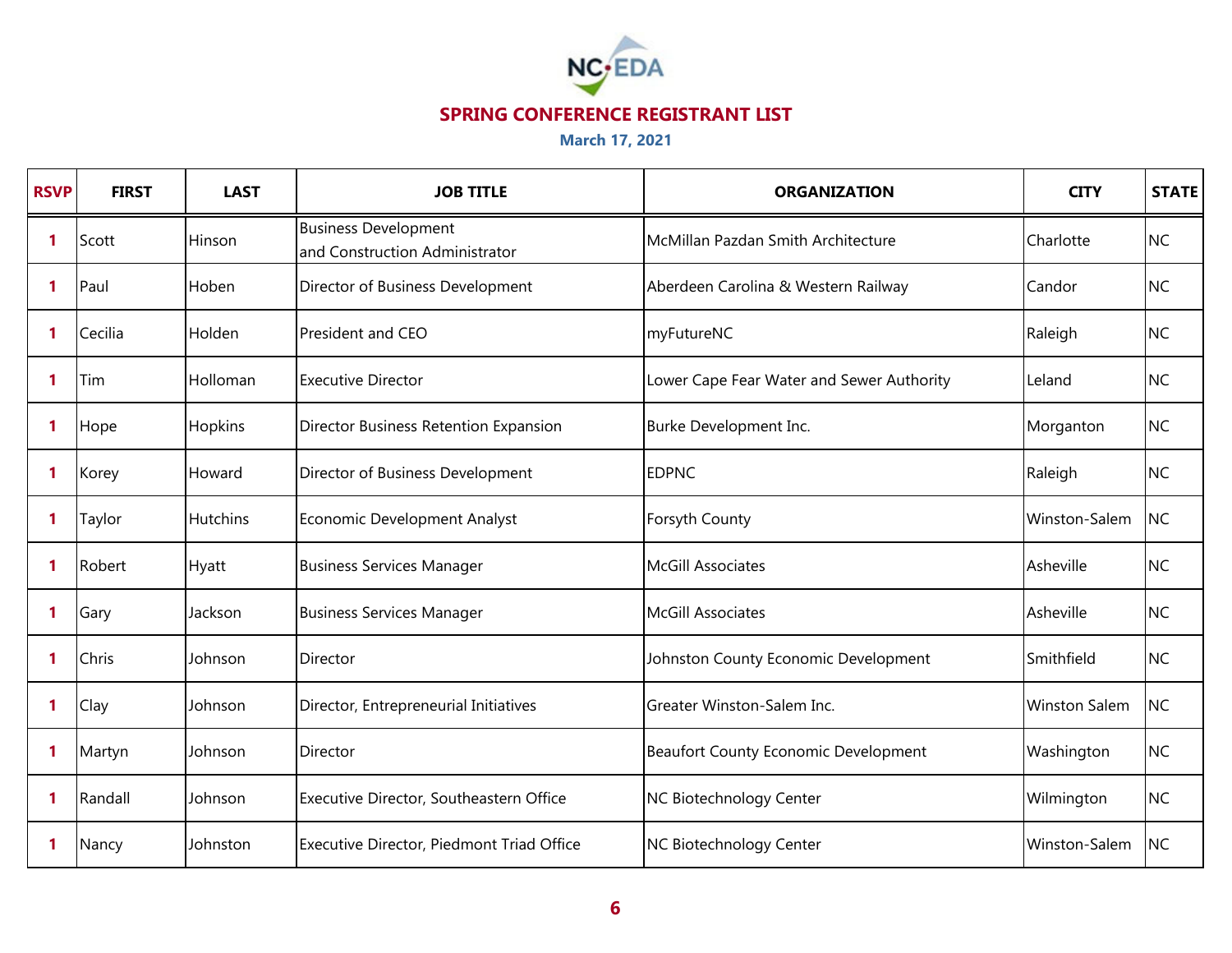

| <b>RSVP</b>  | <b>FIRST</b> | <b>LAST</b>        | <b>JOB TITLE</b>                                     | <b>ORGANIZATION</b>                                | <b>CITY</b>          | <b>STATE</b> |
|--------------|--------------|--------------------|------------------------------------------------------|----------------------------------------------------|----------------------|--------------|
| 1            | Anna         | Johnston<br>Murphy | Project Manager                                      | Holly Springs Economic Development                 | <b>Holly Springs</b> | <b>NC</b>    |
| $\mathbf 1$  | Wes          | Jones              | Principal                                            | Progressive AE                                     | Charlotte            | <b>NC</b>    |
| -1           | <b>Bob</b>   | Joyce              | Economic Development Executive Director              | Sanford Area Growth Alliance                       | Sanford              | <b>NC</b>    |
| $\mathbf 1$  | <b>Rick</b>  | Kiernan            | Principal                                            | <b>Convergent Nonprofit Solutions</b>              | Raleigh              | <b>NC</b>    |
| -1           | Phil         | <b>Kirk</b>        | Senior Advisor, Community Relations                  | NC Independent<br><b>Colleges and Universities</b> | Raleigh              | <b>NC</b>    |
| $\mathbf 1$  | Colin        | Kiser              | <b>International Business</b><br>Development Manager | <b>EDPNC</b>                                       | Raleigh              | <b>NC</b>    |
| $\mathbf 1$  | Matt         | Kmec               | Project Manager                                      | The Whiting-Turner<br><b>Contracting Company</b>   | Charlotte            | <b>NC</b>    |
| -1           | Olivia       | Koone              | <b>Business Recruitment Coordinator</b>              | <b>EDPNC</b>                                       | Raleigh              | <b>NC</b>    |
| $\mathbf 1$  | Patrick      | Korn               | Natural/Cultural Resources Manager                   | <b>Terracon Consultants</b>                        | Charlotte            | <b>NC</b>    |
| $\mathbf 1$  | Chris        | Kouri              | Member                                               | Nexsen Pruet                                       | Charlotte            | <b>NC</b>    |
| $\mathbf{1}$ | Irena        | Krstanovic         | Director                                             | Holly Springs Economic Development                 | <b>Holly Springs</b> | <b>NC</b>    |
| $\mathbf{1}$ | Andy         | Kuhn               | <b>Existing Industry Coordinator</b>                 | Franklin County<br>Economic Development Commission | Youngsville          | <b>NC</b>    |
| $\mathbf 1$  | Chris        | LaBonte            | Senior Project Director                              | JE Dunn Construction                               | Raleigh              | <b>NC</b>    |
| -1           | Kevin        | Lackey             | <b>Business Development Manager</b>                  | Brunswick Business & Industry Development          | Leland               | <b>NC</b>    |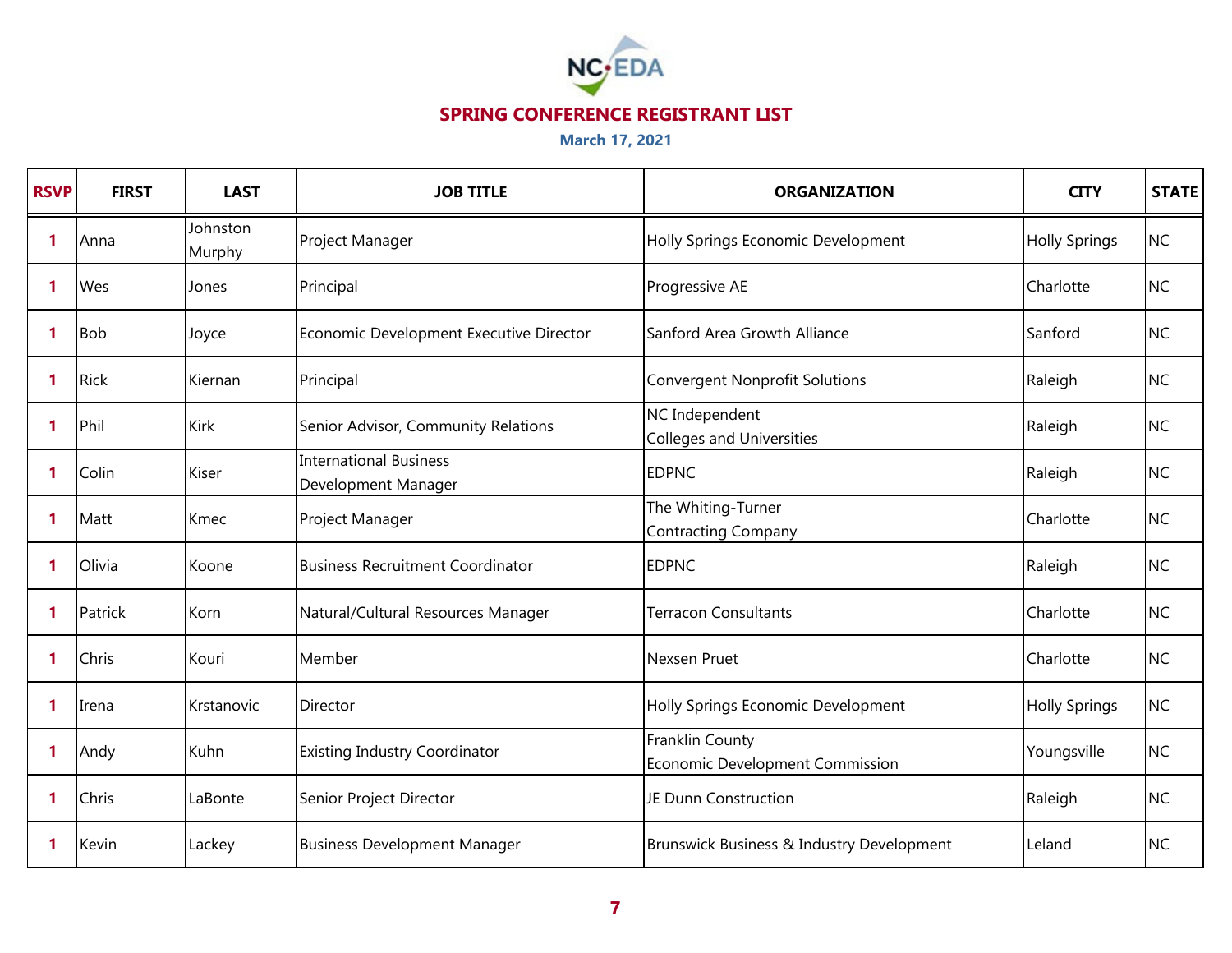

| <b>RSVP</b>  | <b>FIRST</b> | <b>LAST</b> | <b>JOB TITLE</b>                                  | <b>ORGANIZATION</b>                                       | <b>CITY</b>      | <b>STATE</b> |
|--------------|--------------|-------------|---------------------------------------------------|-----------------------------------------------------------|------------------|--------------|
| $\mathbf{1}$ | Gary         | Lanier      | Director                                          | <b>Columbus County</b><br>Economic Development Commission | Whiteville       | <b>NC</b>    |
| $\mathbf{1}$ | Mark         | Lawson      | Vice President - Economic Development             | Cary Chamber of Commerce                                  | Cary             | <b>NC</b>    |
| $\mathbf{1}$ | Theresa      | Leahey      | Director                                          | Affiliated Engineers Inc.                                 | Chapel Hill      | <b>NC</b>    |
| $\mathbf{1}$ | Chuck        | Lee         | Manager of Energy Services                        | Piedmont Electric Membership Corporation                  | Hillsborough     | <b>NC</b>    |
| 1            | Laura        | Lee         | Senior Vice President,<br>Economic Development    | Greater Winston-Salem Inc.                                | Winston-Salem    | <b>NC</b>    |
| $\mathbf{1}$ | Andre        | Lennon      | Senior Project Manager                            | Civil & Environmental Consultants                         | <b>Fort Mill</b> | <b>SC</b>    |
| 1            | Denny        | Lewis       | Business Development Manager,<br>Defense Industry | <b>EDPNC</b>                                              | Raleigh          | <b>NC</b>    |
| 1            | Mary         | Lilley      | Partner                                           | Greenfield                                                | Williamston      | <b>NC</b>    |
| $\mathbf{1}$ | Maureen      | Little      | VP Economic Development                           | NC Community College System                               | Raleigh          | <b>NC</b>    |
| $\mathbf{1}$ | Grant        | Livengood   | Senior Vice President                             | McKim & Creed                                             | Raleigh          | <b>NC</b>    |
| $\mathbf{1}$ | Steve        | Lockett     | <b>Interim Director</b>                           | Isothermal Planning & Development Commission              | Rutherfordton    | <b>NC</b>    |
| $\mathbf{1}$ | Candice      | Lowder      | Director                                          | <b>Stanly County Economic Development</b>                 | Albemarle        | <b>NC</b>    |
| $\mathbf{1}$ | <b>Brian</b> | Maas        | Director of Business Development                  | <b>ECS Southeast</b>                                      | Greensboro       | <b>NC</b>    |
| $\mathbf{1}$ | Chad         | Martin      | <b>Vice President</b>                             | <b>Holder Construction Company</b>                        | Charlotte        | <b>NC</b>    |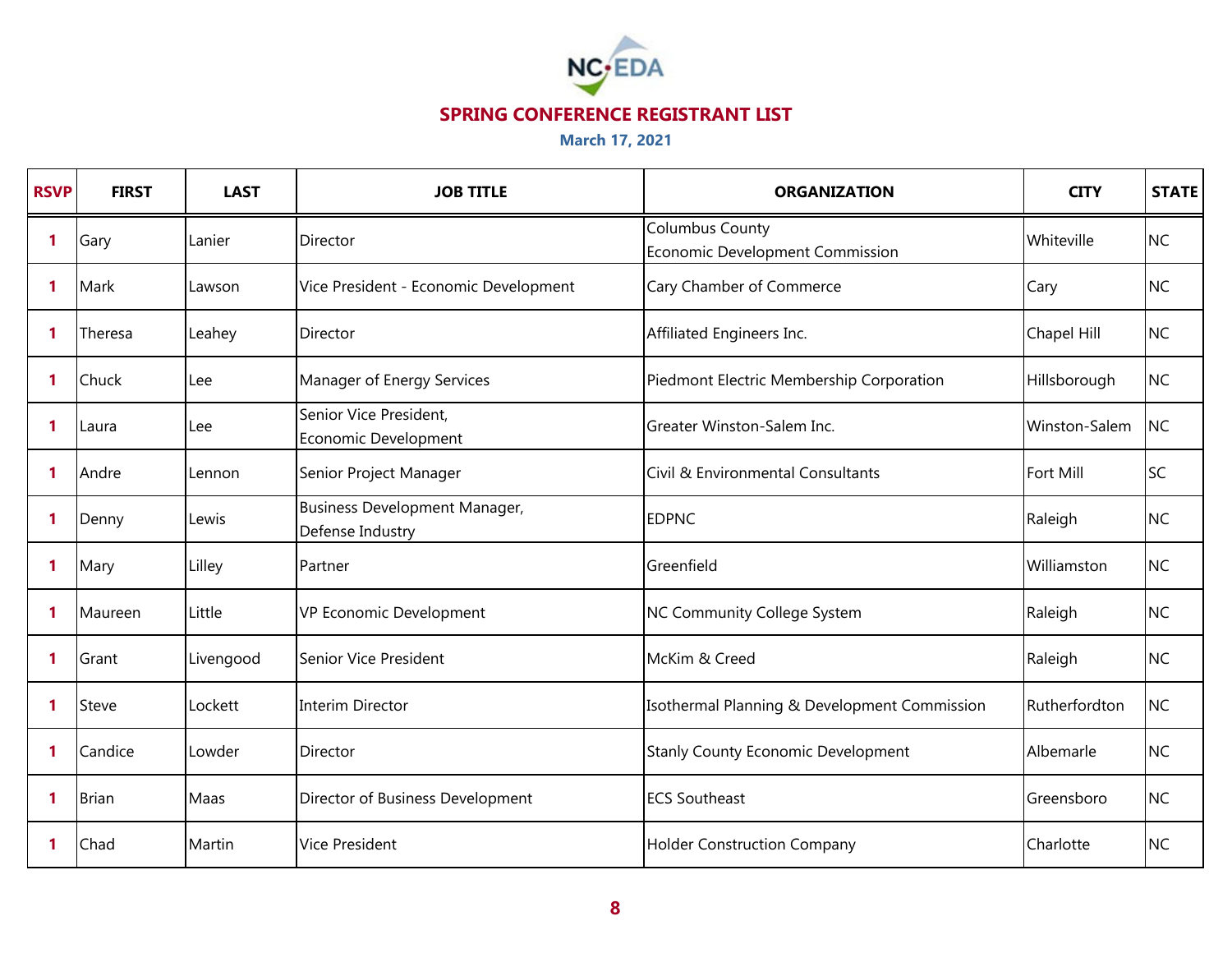

| <b>RSVP</b> | <b>FIRST</b>        | <b>LAST</b> | <b>JOB TITLE</b>                                                    | <b>ORGANIZATION</b>                 | <b>CITY</b>   | <b>STATE</b> |
|-------------|---------------------|-------------|---------------------------------------------------------------------|-------------------------------------|---------------|--------------|
| 1           | Kyle                | Martin      | Project Manager                                                     | <b>MVP Southgate</b>                | Juno Beach    | IFL.         |
| 1           | David               | McConnell   | Director of Business Development -<br>Charlotte Division            | <b>Barnhill Contracting Company</b> | Charlotte     | <b>NC</b>    |
| 1           | Greg                | McElveen    | Special Assistant to the Provost                                    | Fayetteville State University       | Fayetteville  | <b>NC</b>    |
| 1           | Congressman<br>Mike | McIntyre    | Senior Advisor for Government Relations<br>and Economic Development | Ward and Smith                      | Raleigh       | <b>NC</b>    |
| 1           | Jason               | McLeod      | <b>Business Development Manager</b>                                 | <b>ECS Southeast</b>                | Wilmington    | <b>NC</b>    |
| 1           | Joe                 | Melvin      | Director of Business Development                                    | North Carolina's Southeast          | Elizabethtown | <b>NC</b>    |
| 1           | Eddie               | Miller      | Owner                                                               | <b>REM Consulting</b>               | Raleigh       | <b>NC</b>    |
| 1           | Jon                 | Miller      | Director of Business Development                                    | A M King                            | Charlotte     | <b>NC</b>    |
| 1           | April               | Mills       | Client Relationship Executive                                       | Fox Rothschild                      | Raleigh       | <b>NC</b>    |
| 1           | Patricia            | Mitchell    | <b>Assistant Professor</b>                                          | Appalachian State University        | Boone         | <b>NC</b>    |
| 1           | Jenny               | Mizelle     | <b>Business Development</b>                                         | WithersRavenel                      | Wilmington    | <b>NC</b>    |
| 1           | <b>Bryan</b>        | Moffitt     | Director of Business Development                                    | Hoopaugh Grading Co.                | Charlotte     | <b>NC</b>    |
| 1           | Kelly               | Monroe      | <b>Vice President</b>                                               | Skanska USA Building                | Durham        | <b>NC</b>    |
| 1           | Alma                | Montemayor  | Director of Project Development                                     | <b>Flad Architects</b>              | Raleigh       | <b>NC</b>    |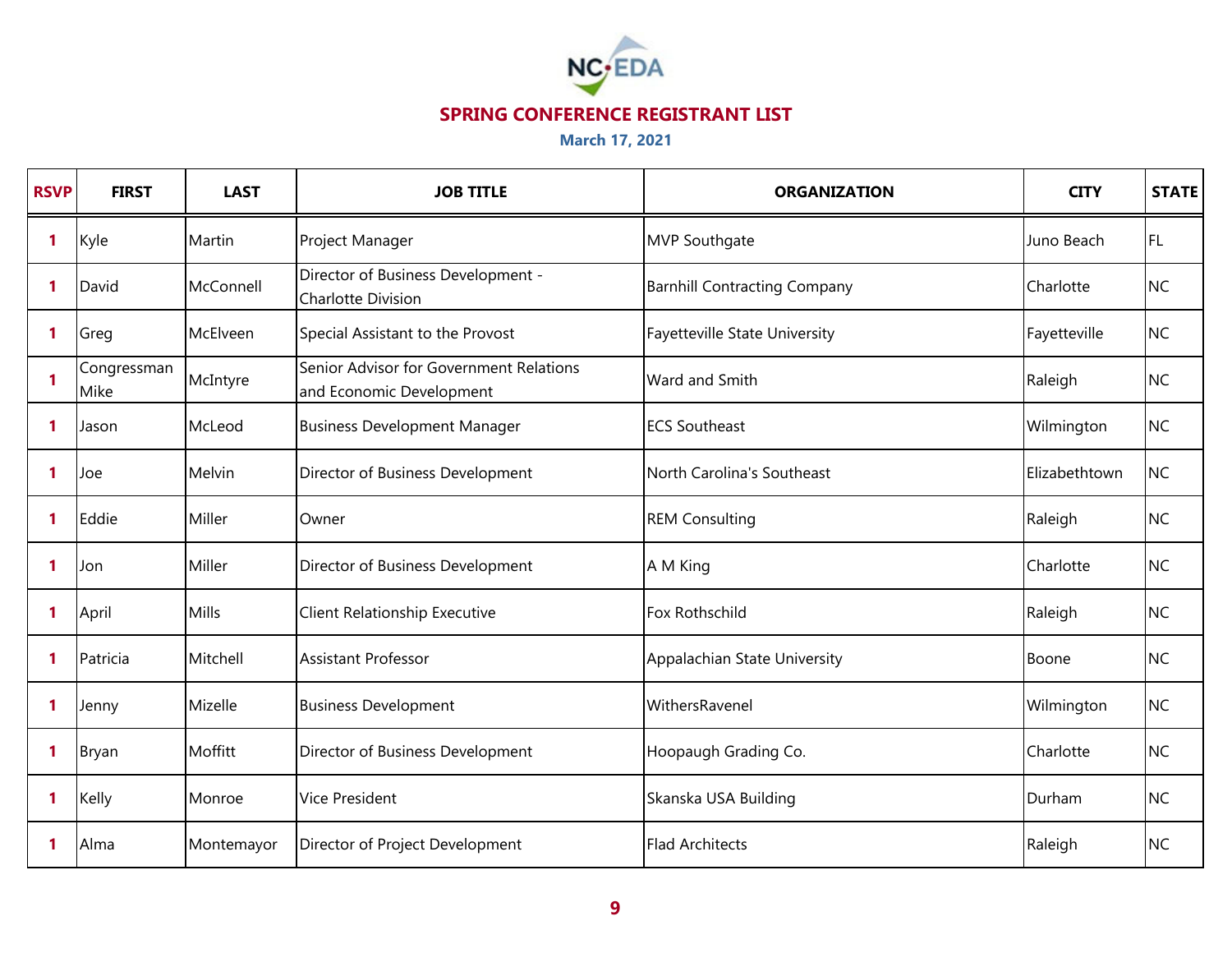

| <b>RSVP</b> | <b>FIRST</b> | <b>LAST</b>            | <b>JOB TITLE</b>                                          | <b>ORGANIZATION</b>                                | <b>CITY</b>                | <b>STATE</b> |
|-------------|--------------|------------------------|-----------------------------------------------------------|----------------------------------------------------|----------------------------|--------------|
| 1           | Anna Lea     | Moore                  | Vice President, Economic Development                      | North Carolina Railroad Company                    | Raleigh                    | <b>NC</b>    |
| 1           | <b>Blake</b> | Moyer                  | Economic Development Project Manager                      | City of Burlington                                 | Burlington                 | <b>NC</b>    |
| 1           | Michelle     | Muir                   | North Central Regional Operations Director                | NC Department of Commerce                          | Raleigh                    | <b>NC</b>    |
| 1           | Deborah      | Murray                 | <b>Executive Director</b>                                 | Caldwell County<br>Economic Development Commission | Lenoir                     | <b>NC</b>    |
| 1           | Jim          | Musilek                | Director, Innovation<br>and Business Development          | <b>NC Electric Cooperatives</b>                    | Raleigh                    | <b>NC</b>    |
| 1           | John         | Muter                  | President                                                 | <b>Muter Construction</b>                          | Zebulon                    | <b>NC</b>    |
| 1           | Ryan         | Nance                  | Director of Economic Development                          | <b>NC Electric Cooperatives</b>                    | Raleigh                    | <b>NC</b>    |
| 1           | John         | <b>Nelms</b>           | Senior Economic Development Manager                       | Duke Energy                                        | Raleigh                    | <b>NC</b>    |
| 1           | Jim          | <b>Nichols</b>         | <b>Business Development Leader</b>                        | O'Brien/Atkins Associates                          | Durham                     | <b>NC</b>    |
| 1           | LeeAnn       | Nixon                  | President                                                 | <b>Wilkes Economic Development Corporation</b>     | <b>North</b><br>Wilkesboro | <b>NC</b>    |
| 1           | Melanie      | O'Connell<br>Underwood | Existing Industry Expansions Manager,<br>Southwest Region | <b>EDPNC</b>                                       | Mooresville                | <b>NC</b>    |
| 1           | Aaron        | Ouellette              | Manager Economic Development Specialist                   | Port of Virginia                                   | <b>Norfolk</b>             | VA           |
| 1           | Cathy        | Page                   | Vice President of Member Services                         | Pee Dee Electric                                   | Wadesboro                  | <b>NC</b>    |
| 1           | Lauren       | Panameno               | Strategic Partnership Officer                             | Civic Federal Credit Union                         | Raleigh                    | <b>NC</b>    |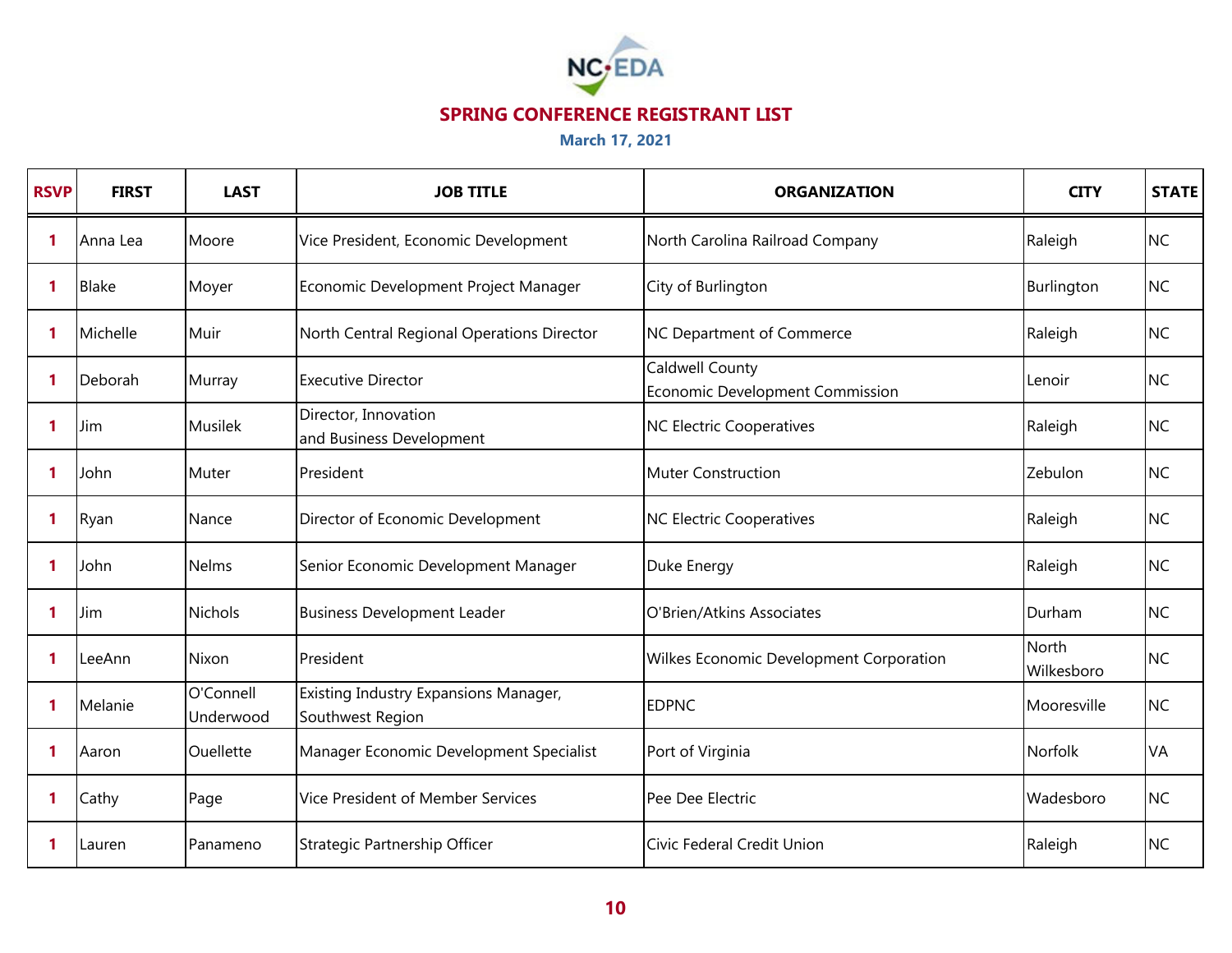

| <b>RSVP</b>  | <b>FIRST</b> | <b>LAST</b>          | <b>JOB TITLE</b>                                                  | <b>ORGANIZATION</b>                                          | <b>CITY</b>  | <b>STATE</b> |
|--------------|--------------|----------------------|-------------------------------------------------------------------|--------------------------------------------------------------|--------------|--------------|
| $\mathbf{1}$ | Katy         | Parker               | <b>Business Recruitment Manager</b>                               | <b>EDPNC</b>                                                 | Raleigh      | <b>NC</b>    |
| $\mathbf{1}$ | Rob          | Patton               | <b>Vice President</b>                                             | Fayetteville Cumberland County<br>Economic Development Corp. | Fayetteville | <b>NC</b>    |
| $\mathbf{1}$ | Josh         | Payne                | <b>Business Development Manager</b>                               | Southern Industrial Constructors                             | Raleigh      | <b>NC</b>    |
| $\mathbf{1}$ | Ernie        | Pearson              | Member                                                            | Nexsen Pruet                                                 | Raleigh      | <b>NC</b>    |
| $\mathbf{1}$ | <b>Rick</b>  | Peele                | Associate, Business Development                                   | <b>LS3P Associates</b>                                       | Raleigh      | <b>NC</b>    |
| $\mathbf{1}$ | Mary Lesa    | Pegg                 | Business Recruitment Manager -<br><b>Food Processing Industry</b> | <b>EDPNC</b>                                                 | Raleigh      | <b>NC</b>    |
| $\mathbf{1}$ | Peter        | Pellerito            | Student                                                           | <b>UNC</b>                                                   | Pinehurst    | <b>NC</b>    |
| $\mathbf{1}$ | Raul         | Peralta              | Sr. Vice President                                                | <b>ECS Southeast</b>                                         | Greensboro   | <b>NC</b>    |
| $\mathbf{1}$ | Donna        | Phillips             | Senior Economic Development Manager                               | Duke Energy                                                  | Winterville  | <b>NC</b>    |
| $\mathbf{1}$ | Mark         | Phillips             | VP, Statewide Operations                                          | NC Biotechnology Center                                      | Greenville   | <b>NC</b>    |
| $\mathbf{1}$ | Amelia       | <b>Phillips Hale</b> | Student                                                           | UNC Greensboro Graduate School                               | Greensboro   | <b>NC</b>    |
| $\mathbf{1}$ | Patrick      | Pierce               | Economic Development Director                                     | Town of Clayton                                              | Clayton      | <b>NC</b>    |
| $\mathbf{1}$ | Chris        | Platé                | <b>Executive Director</b>                                         | Monroe-Union County<br>Economic Development                  | Monroe       | <b>NC</b>    |
| $\mathbf{1}$ | Keith        | Poettker             | President                                                         | Poettker Southeast                                           | Charlotte    | <b>NC</b>    |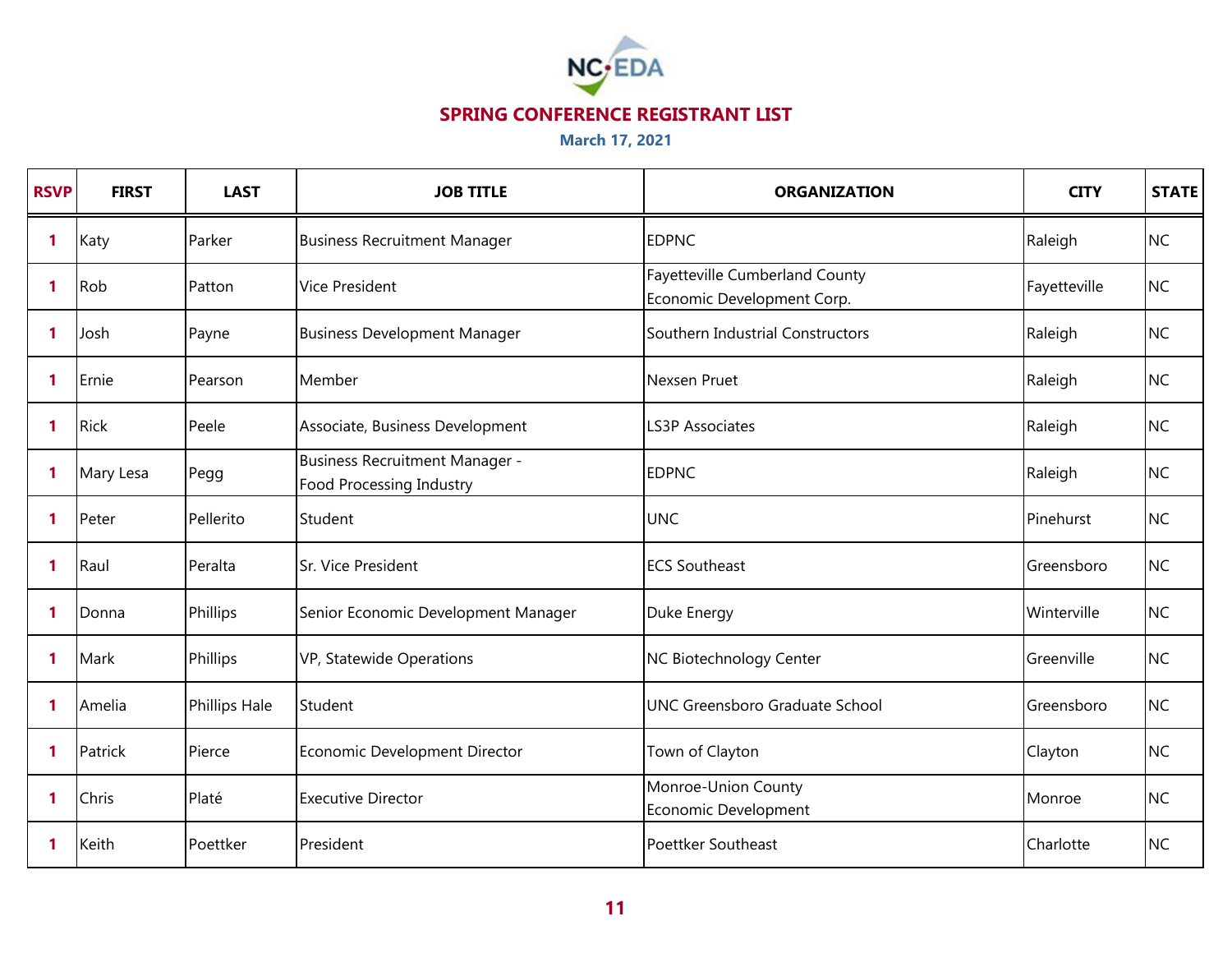

| <b>RSVP</b>  | <b>FIRST</b> | <b>LAST</b>    | <b>JOB TITLE</b>                                    | <b>ORGANIZATION</b>                                            | <b>CITY</b>   | <b>STATE</b> |
|--------------|--------------|----------------|-----------------------------------------------------|----------------------------------------------------------------|---------------|--------------|
| $\mathbf{1}$ | Mark         | Pope           | Senior Vice President                               | North Carolina Global TransPark<br>Economic Development Region | Kinston       | <b>NC</b>    |
| 1            | Coley        | Price          | <b>Assistant County Manager</b>                     | <b>Harnett County</b>                                          | Angier        | <b>NC</b>    |
| $\mathbf{1}$ | Jimmy        | Randolph       | <b>CEO</b>                                          | Sanford Area Growth Alliance                                   | Sanford       | <b>NC</b>    |
| -1           | Sam          | Rauf           | Project Manager                                     | Chatham Economic Development Corporation                       | Pittsboro     | <b>NC</b>    |
| $\mathbf{1}$ | Carl         | Rees           | Senior Economic Developer                           | ElectriCities of NC                                            | Raleigh       | <b>NC</b>    |
| $\mathbf{1}$ | Ryan         | Regan          | Vice President of Economic Development              | <b>Greater Durham Chamber of Commerce</b>                      | Durham        | <b>NC</b>    |
| 1            | <b>Nikki</b> | Reid           | Economic Development Program Director               | City of Asheville                                              | Asheville     | <b>NC</b>    |
| $\mathbf{1}$ | Bill         | Roberts        | Manager, Economic Development                       | Duke Energy                                                    | Hickory       | <b>NC</b>    |
| $\mathbf{1}$ | Julie        | Roper          | Economic Development<br>& Local Government Manager  | Dominion Energy North Carolina                                 | Gastonia      | <b>NC</b>    |
| $\mathbf{1}$ | Laura        | Rowley         | Director, Life Science Economic Development         | NC Biotechnology Center                                        | <b>RTP</b>    | <b>NC</b>    |
| $\mathbf{1}$ | Arthur       | Salido         | Director Business Strategy,<br>Economic Development | WithersRavenel                                                 | Asheville     | <b>NC</b>    |
| $\mathbf{1}$ | Gretchen     | Saussy         | Director of Business Developement                   | Mid-Atlantic Associates                                        | Raleigh       | <b>NC</b>    |
| $\mathbf{1}$ | Scott        | Saylor         | Attorney                                            | Nexsen Pruet                                                   | Raleigh       | <b>NC</b>    |
| 1            | Megan        | <b>Sellers</b> | Marketing Project Manager                           | North Carolina's Southeast                                     | Elizabethtown | <b>NC</b>    |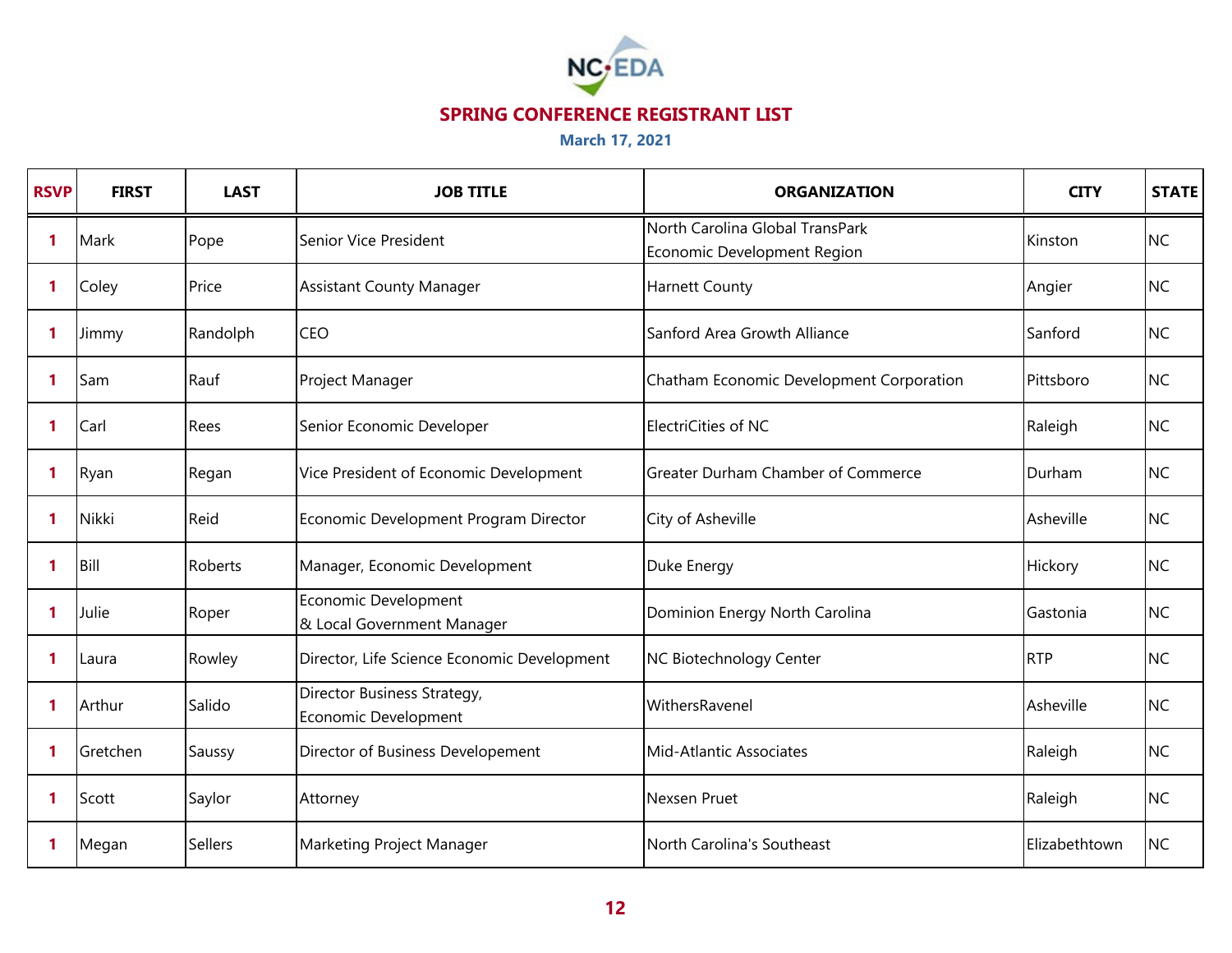

| <b>RSVP</b>  | <b>FIRST</b> | <b>LAST</b>      | <b>JOB TITLE</b>                                        | <b>ORGANIZATION</b>                               | <b>CITY</b> | <b>STATE</b> |
|--------------|--------------|------------------|---------------------------------------------------------|---------------------------------------------------|-------------|--------------|
| $\mathbf{1}$ | Jason        | Semple           | President & CEO                                         | Martin County<br>Economic Development Corporation | Williamston | <b>NC</b>    |
| -1           | Jen          | <b>Sisak</b>     | <b>Business Development Manager</b>                     | <b>Gilbane Building Company</b>                   | Raleigh     | <b>NC</b>    |
| 1            | Courtney     | Skunda Hall      | <b>Business Development</b>                             | <b>BE&amp;K Building Group</b>                    | Durham      | <b>NC</b>    |
| $\mathbf{1}$ | John         | Skvarla          | Senior Government Relations Advisor                     | Nexsen Pruet                                      | Raleigh     | <b>NC</b>    |
| $\mathbf{1}$ | Carlton      | Smith            | <b>Business Development Manager</b>                     | <b>Messer Construction</b>                        | Raleigh     | <b>NC</b>    |
| $\mathbf{1}$ | George       | Smith            | Attorney                                                | Nexsen Pruet                                      | Raleigh     | <b>NC</b>    |
| $\mathbf{1}$ | Mark         | Smith            | Director of Business Development                        | <b>ECS Southeast</b>                              | Raleigh     | <b>NC</b>    |
| $\mathbf{1}$ | Melissa      | Smith            | Vice President,<br>Business Recruitment & Development   | <b>EDPNC</b>                                      | Raleigh     | <b>NC</b>    |
| $\mathbf{1}$ | Michael      | Smith            | President                                               | Chatham Economic Development Corporation          | Pittsboro   | <b>NC</b>    |
| 1            | Tyler        | Smith            | <b>Industrial Process</b><br>& Compliance Market Leader | SynTerra Corporation                              | Greenville  | <b>NC</b>    |
| $\mathbf{1}$ | Mike         | Solomon          | Economic Development Director                           | <b>Timmons Group</b>                              | Greensboro  | <b>NC</b>    |
| $\mathbf{1}$ | Joe          | <b>Stallings</b> | Economic Development Director                           | Town of Garner                                    | Garner      | <b>NC</b>    |
| $\mathbf{1}$ | Kris         | Stamm            | <b>Branch Manager</b>                                   | <b>ECS Southeast</b>                              | Wilmington  | <b>NC</b>    |
| -1           | Joe          | Starr            | Client Development Manager                              | <b>Terracon Consultants</b>                       | Raleigh     | <b>NC</b>    |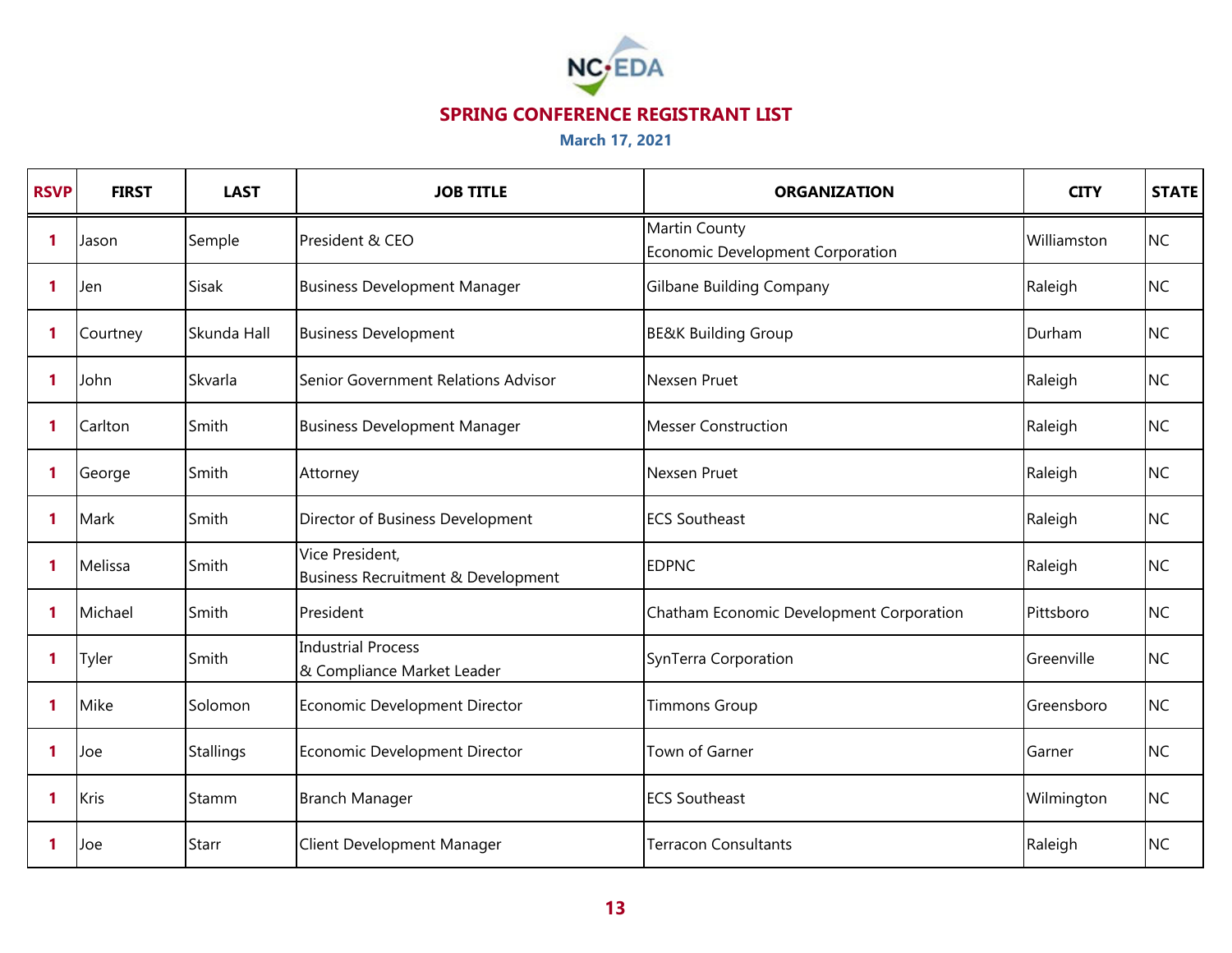

| <b>RSVP</b> | <b>FIRST</b>  | <b>LAST</b>    | <b>JOB TITLE</b>                                         | <b>ORGANIZATION</b>                                          | <b>CITY</b>      | <b>STATE</b> |
|-------------|---------------|----------------|----------------------------------------------------------|--------------------------------------------------------------|------------------|--------------|
| 1           | <b>Brenda</b> | Steen          | <b>Business Services Coordinator</b>                     | NC Electric Cooperatives                                     | Raleigh          | <b>NC</b>    |
| $\mathbf 1$ | Katie         | Stember        | Associate Director,<br>Life Science Economic Development | NC Biotechnology Center                                      | <b>RTP</b>       | <b>NC</b>    |
| 1           | <b>DJ</b>     | Stephan        | President                                                | Allen Tate Relocation & Corporate Services                   | Charlotte        | <b>NC</b>    |
| 1           | Paul          | <b>Stratos</b> | Director of Business Development                         | Ecclesia Construction                                        | <b>Rock Hill</b> | <b>SC</b>    |
| 1           | Kelly         | Stuart         | Commercial Broker / REALTOR® NC & SC                     | CarolinasCommercial with Intracoastal Realty                 | Sunset Beach     | <b>NC</b>    |
| $\mathbf 1$ | Robert        | Sunukjian      | Senior Preconstruction<br>and Estimating Manager         | JE Dunn Construction                                         | Raleigh          | <b>NC</b>    |
| $\mathbf 1$ | Andrew        | Tate           | Vice President of Real Estate                            | North Carolina Railroad Company                              | Raleigh          | <b>NC</b>    |
| 1           | Kerry         | Taylor-Pinnix  | <b>Existing Industry Manager</b>                         | Rockingham County<br>Economic Development                    | Reidsville       | <b>NC</b>    |
| 1           | Tanna         | Thomas         | <b>Client Development Specialist</b>                     | <b>Terracon Consultants</b>                                  | Charlotte        | <b>NC</b>    |
| 1           | Kyle          | Touchstone     | Economic Development Coordinator                         | The Wooten Company                                           | Raleigh          | <b>NC</b>    |
| 1           | Ann           | Turnbill       | Director, Investor Relations                             | <b>EDPNC</b>                                                 | Raleigh          | <b>NC</b>    |
| 1           | Matt          | Turner         | Director of Business Development,<br>Eastern Region      | <b>Barnhill Contracting Company</b>                          | Rocky Mount      | <b>NC</b>    |
| 1           | Elizabeth     | Underwood      | Economic Development Specialist                          | <b>Beaufort County Economic Development</b>                  | Washington       | <b>NC</b>    |
| 1           | Robert        | Van Geons      | President & CEO                                          | Fayetteville Cumberland County<br>Economic Development Corp. | Fayetteville     | <b>NC</b>    |